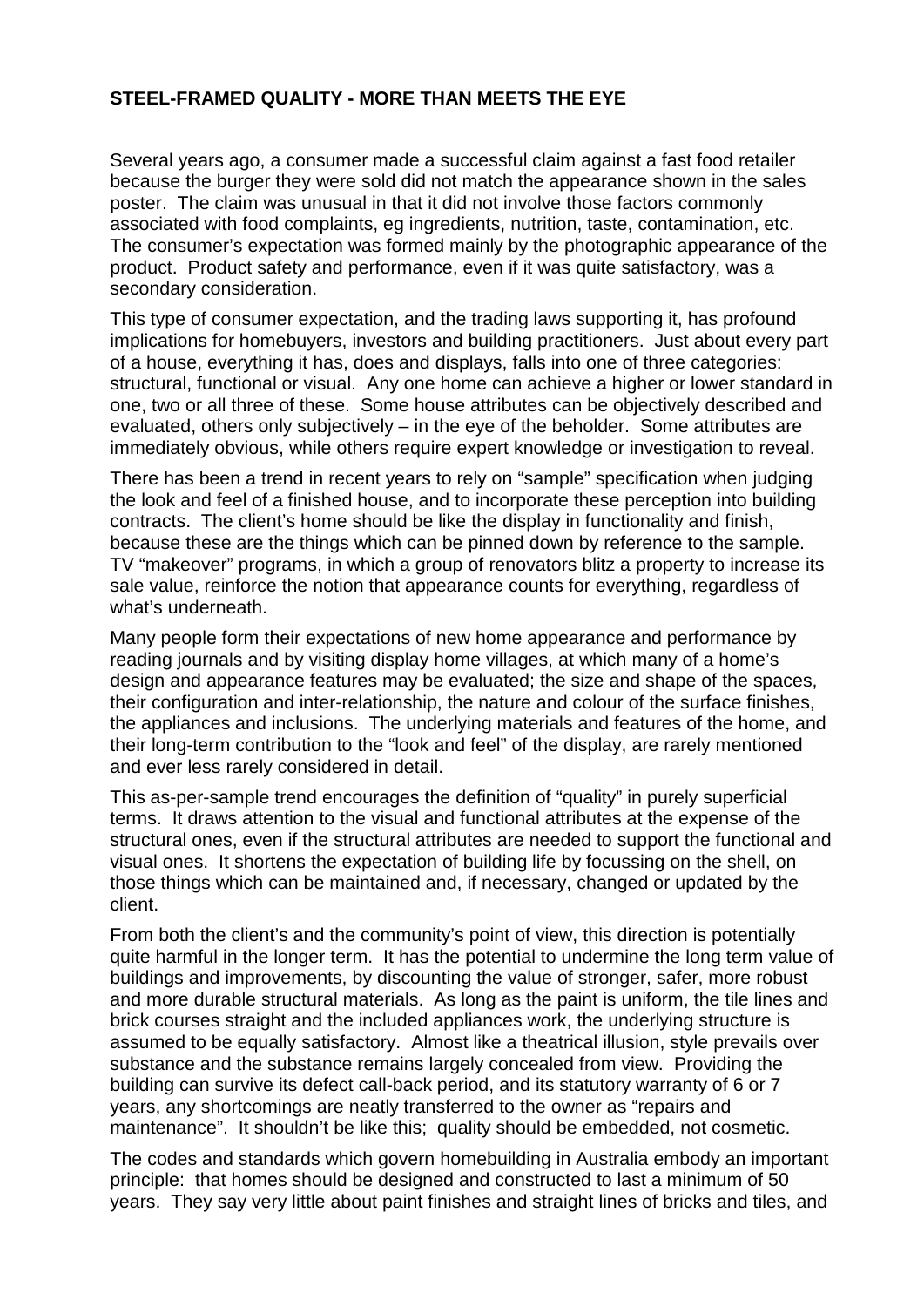quite rightly they shouldn't have to. These things have nothing to do with health, safety or functionality, and builders and their customers should rarely be arguing about them. The discussion should revolve around quality and value; how long will the building last, what structural materials will be used, what maintenance will be required and how easily can the building be modified or extended? If the underlying quality is missing, you can't simulate it with a paint job or a glossy brochure.

When it comes to framed construction – the most common choice for Australian homes – the contribution of the frame to the durability and longevity of the home is immense. All wind loads, and all but a tiny proportion of the dead and live loads, to which the home is subjected are borne or transferred by the frame. The frame also supports all cladding and lining materials and most fixtures. Failure of the frame to fulfil this function indefinitely in any part of the home can have serious consequences.

Such an important function would dictate that the frame should always be made from durable materials, with no less than 50 years' expected defect-free life, and that any part of it made from anything else should be readily inspectable to assess any deterioration. The manner in which most homes are designed and constructed makes this inspection impossible for many parts of the frame, including wall frames, intermediate floor framing and cathedral ceiling structures. [See NASH Fact File on "Structural Pests" for more information on concealed structures.]

Quite apart from the physical structural deterioration of the frame, its contribution to the serviceability of the building is significant. The frame provides the strength, stiffness and geometric stability of the building. Its ability to stay straight and square indefinitely, through varying seasons with temperature and humidity changes, is vital to just about everything which is attached to it – the brick exterior skin, roof tiles or sheeting, window units, door frames, plasterboard wall linings and so on. Superficial and so-called "nuisance" defects in these materials like sticking doors and windows, brickwork and cornice cracks, nail popping in wall linings and sagging roof lines can often be traced to instability in the frame. Whilst they do not threaten the structural integrity of the home, the contribution of these defects to the overall cost of ownership and to the deterioration of building value can be significant.

When strength, durability and quality are the important selection factors, steel framing is the natural choice for brick-veneer and direct-clad home construction. Steel framing also offers other outstanding homebuilding advantages:

- *Design flexibility, to easily create optimum architectural forms to suit your living needs and building conditions.*
- *Wide availability, so the design you want can be built virtually anywhere in Australia.*
- *Fire resistance, with excellent early fire hazard properties so you just can't ignite it, and it doesn't add fuel to a fire.*
- *Low maintenance requirements, requiring low cost and effort to keep its design qualities intact.*
- *Trade familiarity, so you'll always have access to the skills to modify or extend your home*
- *Reliability, so you'll never need to replace your steel building products because of technical fashion or new research*